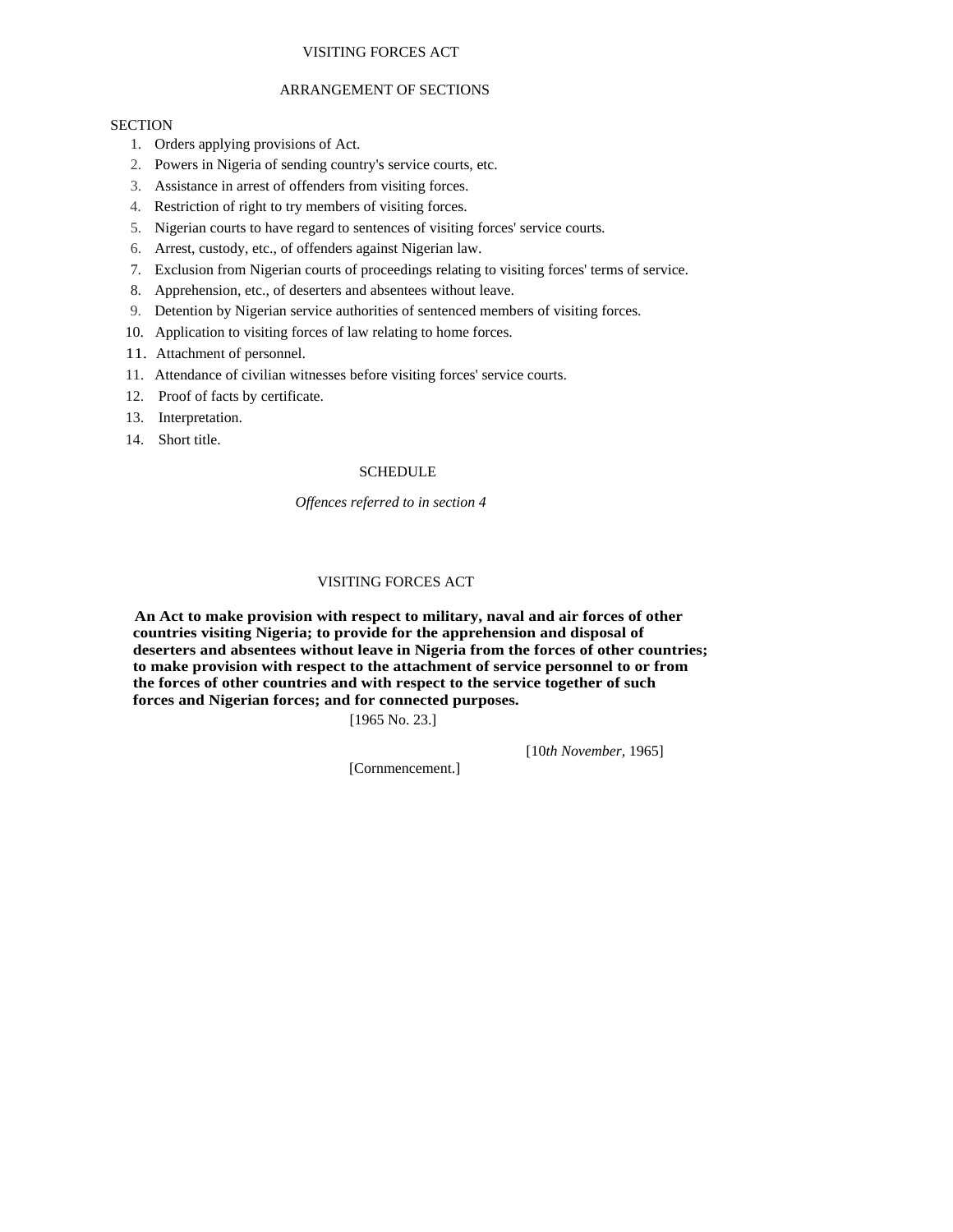### **1. Orders applying provisions of Act**

(1) The President may by order published in the Federal *Gazette* direct that the following provisions of this Act, or any of them, shall have effect in relation to any country (other than Nigeria) specified in the order; and references in this Act to a country to which a provision of this Act applies are references to any country in relation to which that provision has effect by virtue of an order under this section.

(2) The President may by order published as aforesaid provide that in so far as this Act has effect in relation to any country by virtue of an order under this section, it shall have effect subject to such limitations, adaptations or modifications as may be specified in the order.

### **2. Powers in Nigeria of sending country's service courts, etc.**

( 1) Subject to the provisions of this Act, the service courts and service authorities of a country to which this section applies may within Nigeria, or on board a Nigerian ship or aircraft, exercise over members of any visiting force of that country all such powers as are exercisable by them according to the law of that country.

(2) Subject to subsection (3) of this section, where any sentence has, whether within or outside Nigeria, been passed by a service court of a country to which this section applies upon a person who immediately before the sentence was passed was a member of a visiting force of that country, then for the purposes of any proceedings in a Nigerian court-

- *(a)* that service court shall be taken to have been properly constituted; and
- *(b)* the sentence shall be taken to be within the jurisdiction of that service court and in accordance with the law of that country; and
- *(c)* if the sentence is executed according to its terms, it shall be taken to have been lawfully executed.

(3) A sentence of death passed by a service court of a country to which this section applies shall not be carried out in Nigeria unless under Nigerian law a sentence of death could have been passed in a similar case.

(4) Any person who-

- *(a)* is detained in custody in pursuance of a sentence in respect of which subsection (2) of this section has effect; or
- *(b)* being a member of a visiting force of a country to which this section applies, is detained in custody pending or during the trial by a service court of that country of a charge brought against him,

shall for all purposes of any proceedings in any Nigerian court be deemed to be in lawful custody.

(5) The members of any service court exercising jurisdiction in Nigeria by virtue of this section, and witnesses appearing before such a court, shall enjoy the like immunities and privileges as are enjoyed by members of, and witnesses appearing before, a courtmartial exercising jurisdiction under the service law of Nigeria.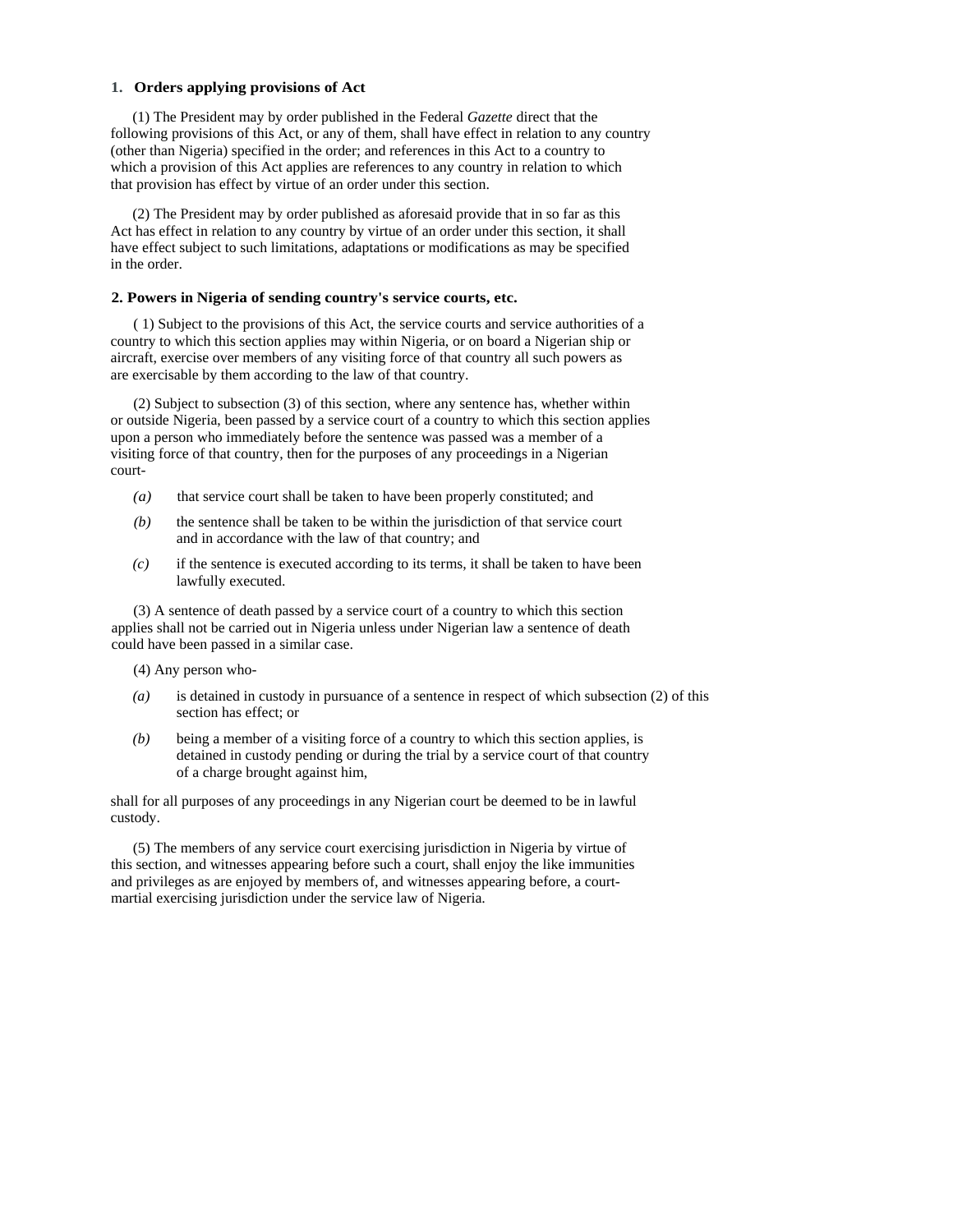(6) Subsection (5) of this section is without prejudice to the powers conferred by section 10 of this Act.

### **3. Assistance in arrest of offenders from visiting forces**

(1) For the purpose of enabling the service courts and service authorities of a country to which this section applies to exercise more effectively the powers mentioned in section  $2(1)$  of this Act, the Nigerian Army Council, the Navy Board or the Nigerian Air Council, if so requested by the appropriate authority of that country, may from time to time by general or special orders direct members of the home forces for whom they respectively have responsibilities to arrest any person, being a member of a visiting force of that country, who is alleged to be guilty of an offence punishable under the law of that country, and to hand him over to such service authority of that country as may be designated by or under the orders.

(2) For the purpose of enabling the service courts and service authorities of a country to which this section applies to exercise more effectively the powers mentioned in section 2 (1) of this Act, the Inspector-General of the Nigeria Police, if so requested by the appropriate authority of that country, may from time to time by general or special orders direct members of the Nigeria Police Force to arrest any person, being a member of a visiting force of that country, who is alleged to be guilty of an offence punishable under the law of that country, and to hand him over to such service authority of that country as may be designated by or under the orders:

Provided that, without prejudice to section 10 of this Act, nothing in this subsection shall be construed as enabling any powers of arrest to be conferred on any person which he would not possess apart from this subsection.

(3) Where in pursuance of subsection (1) or (2) of this section a request has been made by the appropriate authority of a country to which this section applies, the Minister may give to the body or person to whom the request was made such directions as the Minister thinks fit for the purpose of securing compliance with that request; and it shall be the duty of that body or person to comply with any such directions:

Provided that the Minister shall not give any directions under this section to the Inspector-General of the Nigeria Police except with the consent or the President.

### **4. Restriction of right to try members of visiting forces**

(1) Where a person charged with an offence against Nigerian law was at the time when the offence is alleged to have been committed a member of a visiting force of a country to which this section applies, then, subject to subsection (3) of this section-

- *(a)* in a case where this paragraph applies, a Nigerian court shall not try him for that offence unless before the trial, the Minister has issued a certificate stating that the appropriate authority of the sending country has notified him that it is not proposed to deal with the case under the law of that country; and
- *(b)* in a case where paragraph *(a)* of this subsection does not apply, a service court or service authority of the sending country shall not try him or deal with him summarily for that offence unless before the commencement of the trial or summary proceedings, the Minister has issued a certificate stating that it is not proposed to deal with the case under Nigerian law.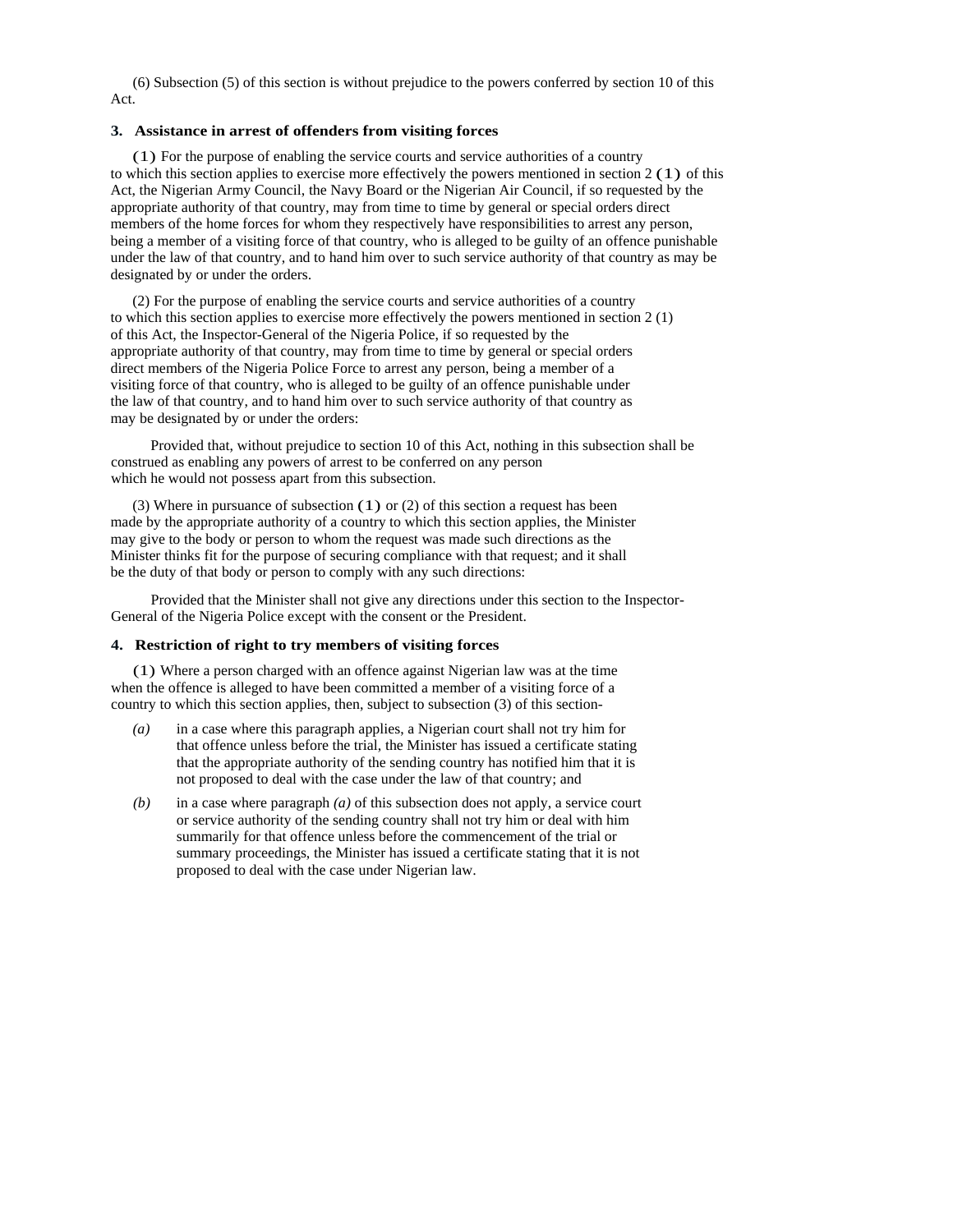- (2) Paragraph *(a)* of subsection (1) of this section applies-
- *(a)* where the alleged offence, if committed by the accused, arose out of and in the course of his duty as a member of the visiting force of which he was a member at the material time;
- *(b)* where the alleged offence is an offence against the person, and the person or, if more than one, each of the persons in relation to whom it is alleged to have been committed was at the material time either-
	- (i) a member of the same or any other visiting force of the sending country of the accused; or
	- (ii) a dependant of a member of any such visiting force;
- *(c)* where the alleged offence is an offence against property, and the whole of the property in relation to which it is alleged to have been committed (or, if different parts of that property were differently owned, each part of it) was at the material time the property of one of the following, that is to say-
	- (i) the sending country of the accused or an authority of that country; or
	- (ii) a member of the same or any other visiting force of the sending country of the accused; or
	- (iii) a dependant of a member of any such visiting force;
- *(d)* where the alleged offence is an offence against the security of the sending country of the accused.
- (3) Nothing in the foregoing provisions of this section-
- *(a)* shall affect anything done or omitted in the course of a trial unless in the course of the trial objection has already been made that, by reason of those provisions, the court is not competent to deal with the case; or
- *(b)* shall, after the conclusion of a trial, be treated as having affected the validity of the trial if no such objection was made in the proceedings at any stage before the conclusion of the trial.

(4) Without prejudice to the foregoing provisions of this section, where, in the exercise of the powers mentioned in section 2 (1) of this Act, a person has been tried by a service court of a country to which this section applies, he shall not be tried for the same crime by a Nigerian court.

(5) **In** relation to cases where the charge (by whatever words expressed) is a charge of attempting or conspiring to commit an offence, or of aiding, abetting, procuring or being accessory to the commission of an offence, paragraphs *(b)* and *(c)* of subsection (2) of this section shall have effect as if references therein to the alleged offence were references to the offence which the accused is alleged to have attempted or conspired to commit or (as the case may be) the offence as regards which it is alleged that he aided, abetted, procured or was accessory to the commission thereof; and references in those paragraphs to persons in relation to whom, or property in relation to which, the offence is alleged to have been committed, shall be construed accordingly.

(6) Nothing in this section shall be construed as derogating from the provisions of any other enactment restricting the prosecution of any proceedings or requiring the consent of any authority to the prosecution thereof.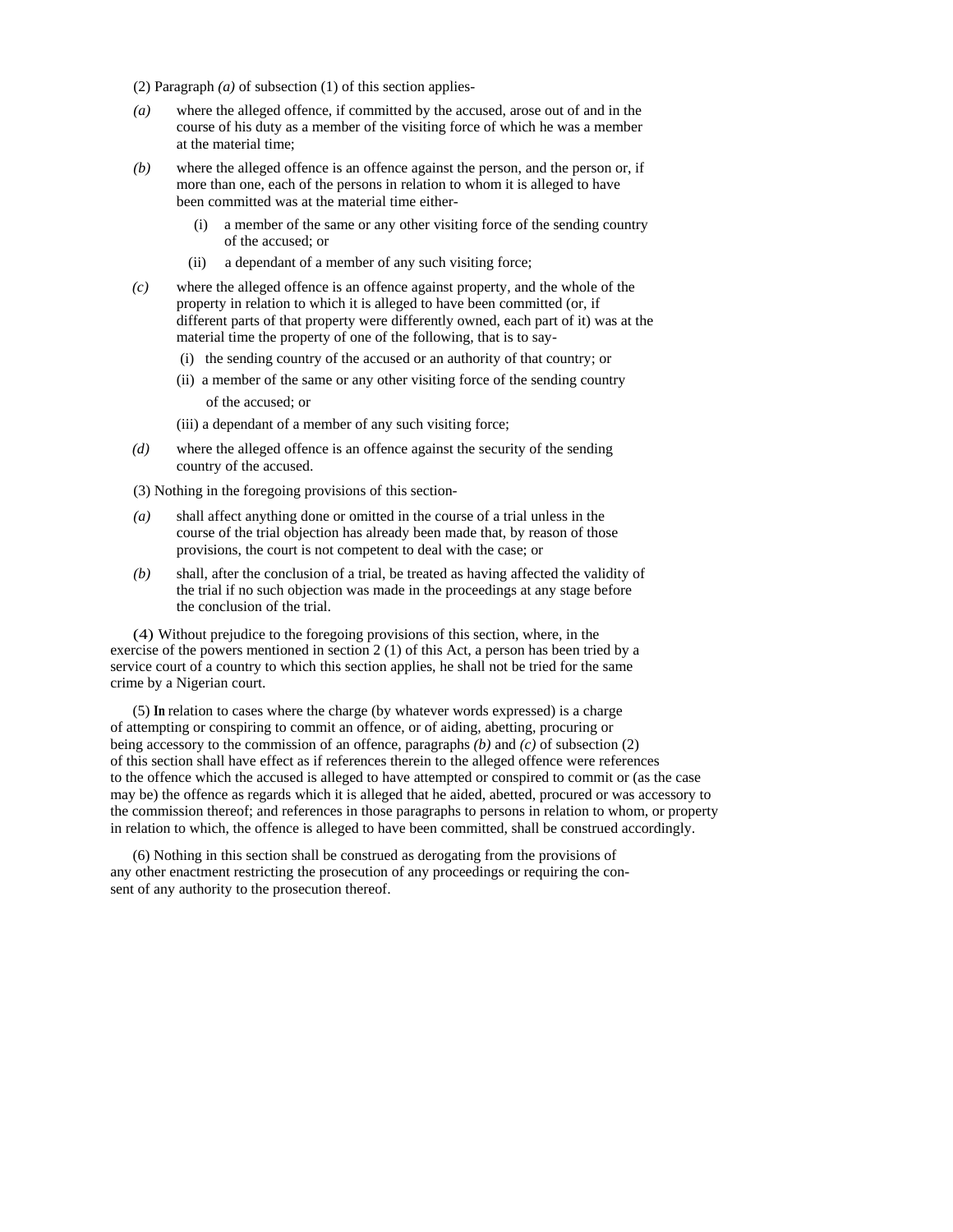(7) In this section, the expressions "offence against the person" and "offence against property" shall be construed in accordance with the Schedule of this Act.

[Schedule.]

#### **5. Nigerian courts to have regard to sentences of visiting forces' service courts**

Where a person who has been convicted by a service court of a country to which this section applies in the exercise of the powers mentioned in section 2 (1) of this Act is convicted by a Nigerian court for a different crime, but it appears to that court that the conviction by the service court was wholly or partly in respect of acts or omissions in respect of which he is convicted by the Nigerian court, the Nigerian court shall have regard to the sentence of the service court.

#### **6. Arrest, custody, etc., of offenders against Nigerian law**

(1) Nothing in section 4 or 5 of this Act shall affect-

- *(a)* any powers of arrest, search, entry, seizure or custody exercisable under Nigerian law with respect to offences committed or believed to have been committed against that law; or
- *(b)* any obligation on any person in respect of a recognisance or bail bond entered into in consequence of his arrest, or the arrest of any other person, for such an offence; or
- *(c)* any power of any court to remand (whether on bailor in custody) a person brought before the court in connection with such an offence.

(2) Where a person has been taken into custody without a warrant for such an offence as aforesaid committed or believed to have been committed against Nigerian law, and there is reasonable ground for believing that in accordance with section 2 of this Act he is subject to the jurisdiction of the service courts of a country to which this section applies, then, with a view to its being determined whether he is to be dealt with for that offence under Nigerian law or dealt with by the service courts of that country for an offence under the law of that country, he may, notwithstanding anything in any law relating to criminal procedure, be detained in custody for a period not exceeding three days without being brought before a court, magistrate or justice of the peace; but if within that period he is not delivered into the custody of a service authority of that country, he shall as soon as practicable after the expiration of that period be released on bail or brought before a court, magistrate or justice of the peace having jurisdiction to deal with the case.

### **7. Exclusion from Nigerian courts of proceedings relating to visiting forces' terms of service**

No proceedings shall be entertained by any Nigerian court with respect to---

- *(a)* the terms of any person's service as a member of a visiting force to which this section applies; or
- *(b)* any person's pay in respect of such service; or
- *(c)* any person's discharge from such service.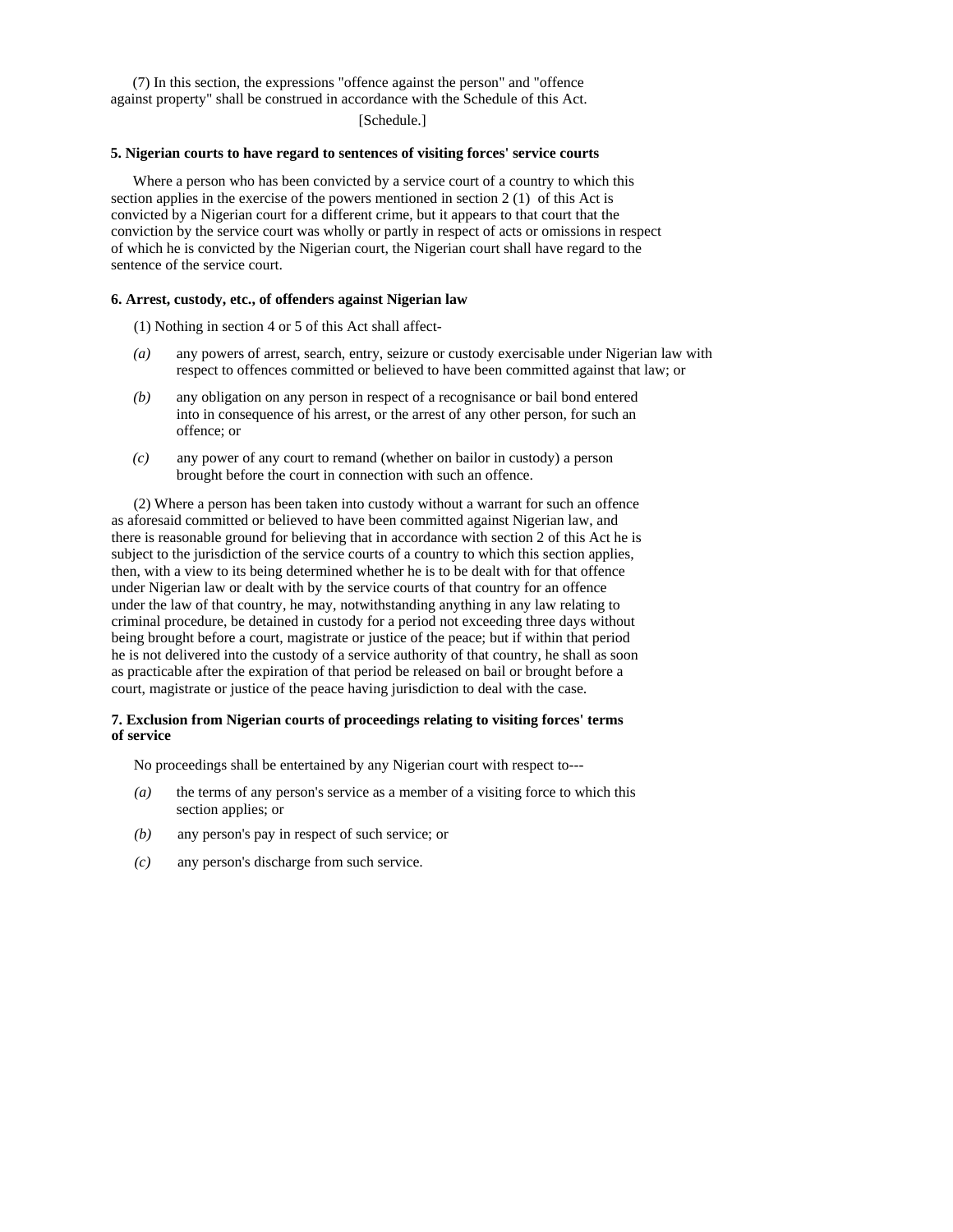#### **8. Apprehension, etc., of deserters and absentees without leave**

(1) Subject to the provisions of this section, sections 241 to 243 and 245 of the Armed Forces Act (which relate to the apprehension, custody and delivery into military custody of deserters and absentees without leave from the armed forces of Nigeria) shall within Nigeria apply in relation to deserters and absentees without leave from the forces of any country to which this section applies as they apply in relation to deserters and absentees without leave from the armed forces of Nigeria.

#### [Cap. A20.)

(2) The powers conferred by the said sections 241 to 243 and 245, as applied by the foregoing subsection, shall not be exercised in relation to a person except in compliance with a request (whether specific or general) of the appropriate authority of the country to which he belongs.

(3) In sections 242, 243 and 245 of the Armed Forces of Nigeria Act, as applied by subsection (1) of this section, references to the delivery of a person into military custody shall be construed as references to the handing over of that person to such authority of the country to which he belongs, and at such place in Nigeria, as may be designated by the appropriate authority of that country.

(4) For the purposes of any proceedings under or arising out of any provision of the Armed Forces Act as applied by the foregoing provisions of this section-

- *(a)* a certificate issued by or on behalf of the Minister, stating that a request has been made for the exercise of the powers mentioned in subsection (2) of this section and indicating the effect of the request, shall be sufficient evidence, unless the contrary is proved, of the facts stated therein;
- *(b)* a certificate issued by the officer commanding a unit or detachment of any of the forces of a country to which this section applies, stating that a person named and described therein was at the date of the certificate a deserter or absentee without leave from those forces, shall be sufficient evidence, unless the contrary is proved, of the facts stated therein.

(5) References in this section to the country to which a person belongs are references to the country from whose forces he is suspected of being, or (where he has surrendered himself) appears from his confession to be, a deserter or absentee without leave.

### **9. Detention by Nigerian service authorities of sentenced members of visiting forces**

(1) Where any sentence of imprisonment or detention has been passed in Nigeria by a service court of a country to which this section applies upon a person who immediately before the sentence was passed was a member of a visiting force of that country, the Minister, if so requested by the appropriate authority of that country, may issue a warrant in writing authorising any Nigerian service authority to detain that person in custody for such period not exceeding the term of his sentence as may be specified in the warrant.

(2) A person in respect of whom a warrant has been issued under this section may, in accordance therewith, be detained by any Nigerian service authority in like manner as if he were a member of the home forces liable to be detained in custody in pursuance of a corresponding sentence passed by a Nigerian service court.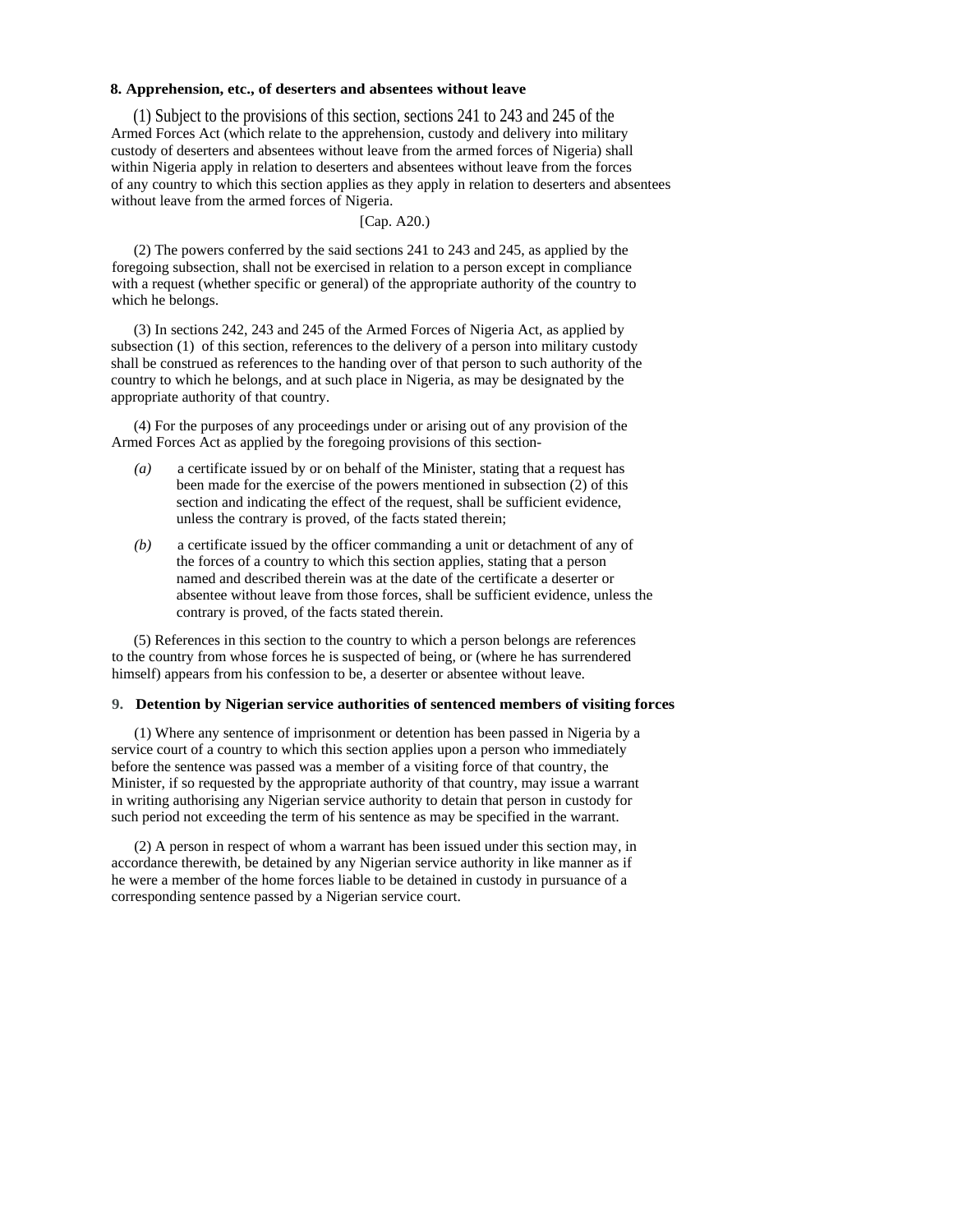(3) For the purposes of any proceedings arising out of the foregoing provisions of this section, a certificate issued by or on behalf of the Minister, stating that a request has been made for the issue of a warrant under this section in respect of a person named in the certificate shall be sufficient evidence, unless the contrary is proved, of the facts stated therein.

#### **10. Application to visiting forces of law relating to home forces**

(1) Where under any enactment a power is exercisable by any authority or person-

- *(a)* with respect to any of the home forces or their members or other persons in any way connected with those forces; or
- *(b)* with respect to any property used or to be used for the purposes of any of the home forces, the Minister may by order provide for that power to be exercisable, subject to any conditions specified in the order, by that authority or person in the case of any visiting force of a country to which this section applies to the same extent, if any, to which it would be exercisable if the visiting force were a part of the home forces.
- (2) The Minister may by order-
- *(a)* provide for exempting any visiting force of a country to which this section applies, or members of service courts thereof, or other person in any way connected with such a force, or property used or to be used for the purposes of such a force, from the operation of any enactment specified in the order to any extent to which it or they would be, or would be capable of being, exempted there from' the force were a part of the home forces, subject however to any conditions specified in the order; and
- *(b)* provide for conferring on any such visiting force or on any such member, service courts, persons or property as aforesaid any other privilege or immunity specified in the order, being a privilege or immunity which would be enjoyed by, or would be capable of being conferred on, it or them if the force were part of the home forces, subject however to any conditions specified in the order.
- (3) Where by any enactment the doing of anything is prohibited, restricted or required in relation to-
- *(a)* any of the home forces or their members or service courts or other persons in any way connected with them; or
- *(b)* any property used or to be used for the purposes of any of the home forces,

the Minister may by order provide for securing that the prohibition, restriction or requirement shall have effect in the case of any visiting force of a country to which this section applies to any extent to which it would so have effect if that visiting force were a part of the home forces.

(4) An order under this section may contain such incidental, consequential and supplementary provisions as appear to the Minister expedient for the purposes of the order, including provisions for applying, modifying, adapting or suspending any enactment.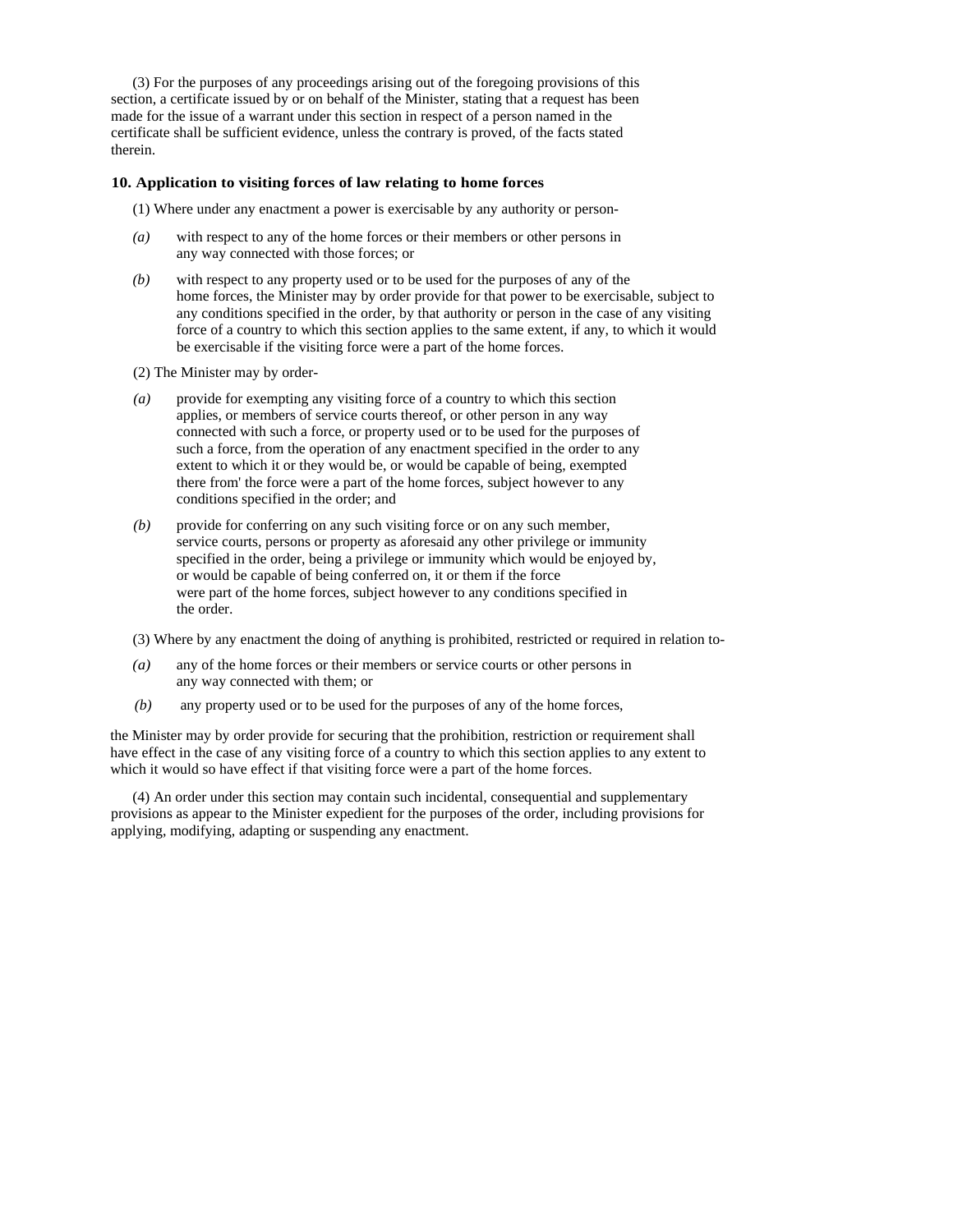(5) An order under this section shall not have effect until it is published in the Federal *Gazette.* 

(6) In this section, **"enactment"** means any provision of--

- *(a)* any Act of the National Assembly other than this Act, whether passed before or after the commencement of this Act; or
- *(b)* any law enacted either before or after the commencement of this Act by the legislature of a State; or
- *(c)* any instrument made before 1 October 1960 in so far as the instrument has effect as such an Act or Law; or
- *(d)* any order, rules, regulations, rules of court or bye-laws made before or after the commencement of this Act in exercise of powers conferred by any such Act, law or instrument.

#### **11. Attachment of personnel**

- (1) The appropriate authority-
- *(a)* may attach temporarily to the army, the navy or the air force any member of the forces of a country to which this section applies; or
- *(b)* subject to anything to the contrary in the conditions applicable to his service, may place any member of any of the Nigerian forces at the disposal of the service authorities of a country to which this section applies for the purpose of his being attached temporarily by those authorities to any of the forces of that country.

(2) Where a member of the forces of a country to which this section applies is by virtue of the foregoing subsection attached temporarily to the army, the navy or the air force (in this subsection referred to as "the relevant Nigerian force") he shall, during the period of attachment, be subject to the appropriate service Act in like manner as if he were a member of the relevant Nigerian force of corresponding rank, and accordingly he shall be so treated and shall have the like powers of command and punishment over members of the relevant Nigerian force:

Provided that if the Minister by order made under this subsection so directs in his case or in the case of any class of persons of which he is a member, the appropriate service Act shall, in its application to a person by virtue of this subsection, have effect subject to such modifications as may be specified in the order.

(3) Where the army, the navy or the air force (in this subsection referred to as "the relevant Nigerian force") and a force of a country to which this section applies (in this subsection referred to as "the other force") are serving together, whether alone or not-

- *(a)* every member of the other force shall be treated, and shall have over members of the relevant Nigerian force, the like powers of command and punishment as if he were a member of the relevant Nigerian force of corresponding rank; and
- *(b)* if the forces are acting in combination, any officer of the other force appointed by the appropriate authority, or in accordance with regulations made by the appropriate authority, to command the combined force or any part thereof, shall have over members of the relevant Nigerian force the like powers of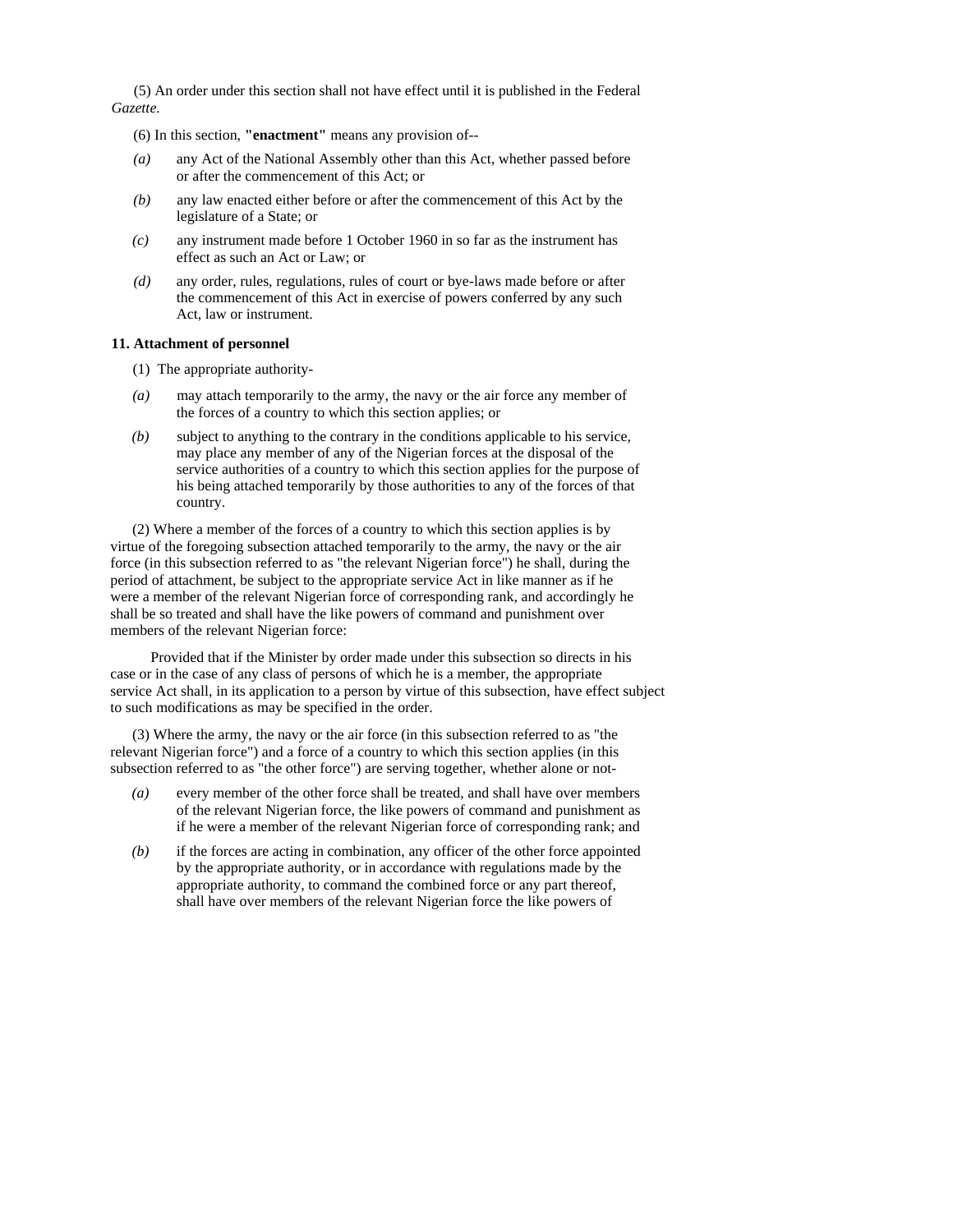command and punishment and may be invested with the like authority to convene, and confirm the findings and sentences of, courts-martial as if he were an officer of the relevant Nigerian force of corresponding rank holding the same command.

(4) For the purposes of this section-

- *(a)* the army, the navy or the air force shall be taken to be serving together with or acting in combination with a force of a country to which this section applies if and only if it is declared by order of the appropriate authority to be so serving or so acting;
- *(b)* the rank in the army, navy or air force corresponding to that of a member of the forces of a country to which this section applies shall be such as may be prescribed by regulations made by the appropriate authority, and references in this section to the corresponding rank shall be construed accordingly.

(5) In this section-

- *(a)* **"the army", "the navy"** and "**the air force**" mean respectively the Nigerian Army, Navy and Air Force;
- *(b)* **"the appropriate authority"** means the Nigerian Army Council, the Navy Board or the Nigerian Air Council, and "the appropriate service Act" means the Armed Forces Act.

#### **12. Attendance of civilian witnesses before visiting forces' service courts**

(1) Where any person not subject to the service law of Nigeria is required as a witness for the purpose or proceedings before a service court of any visiting forces of a country to which this section applies, the following provisions of this section shall apply, and he shall not be liable to attend before that court unless summoned in accordance with those provisions.

(2) If an application for the issue or a summons under this section in respect of such a person is made to a magistrate's court by-

- *(a)* the authority by whom the service court was convened; or
- *(b)* the member of the visiting force appointed to preside at the service court; or
- *(c)* some other member of that force designated for the purposes of this section by the member appointed to preside as aforesaid, the magistrate's court, if satisfied that the person in question is likely to give material evidence in any proceedings before the service court, may issue a summons requiring him to attend, at a time and place mentioned therein, before the service court (to be sufficiently described therein) to give evidence in those proceedings and to take with him any specified documents or things and any other documents or things in his possession or power or under his control which relate to any matter in issue in those proceedings.

(3) Any person who attends a service court in pursuance of a summons under this section shall be entitled to receive the like expenses as if he were attending a court-martial in pursuance of a notice under section 145 of the Armed Forces Act.

[Cap. A20.]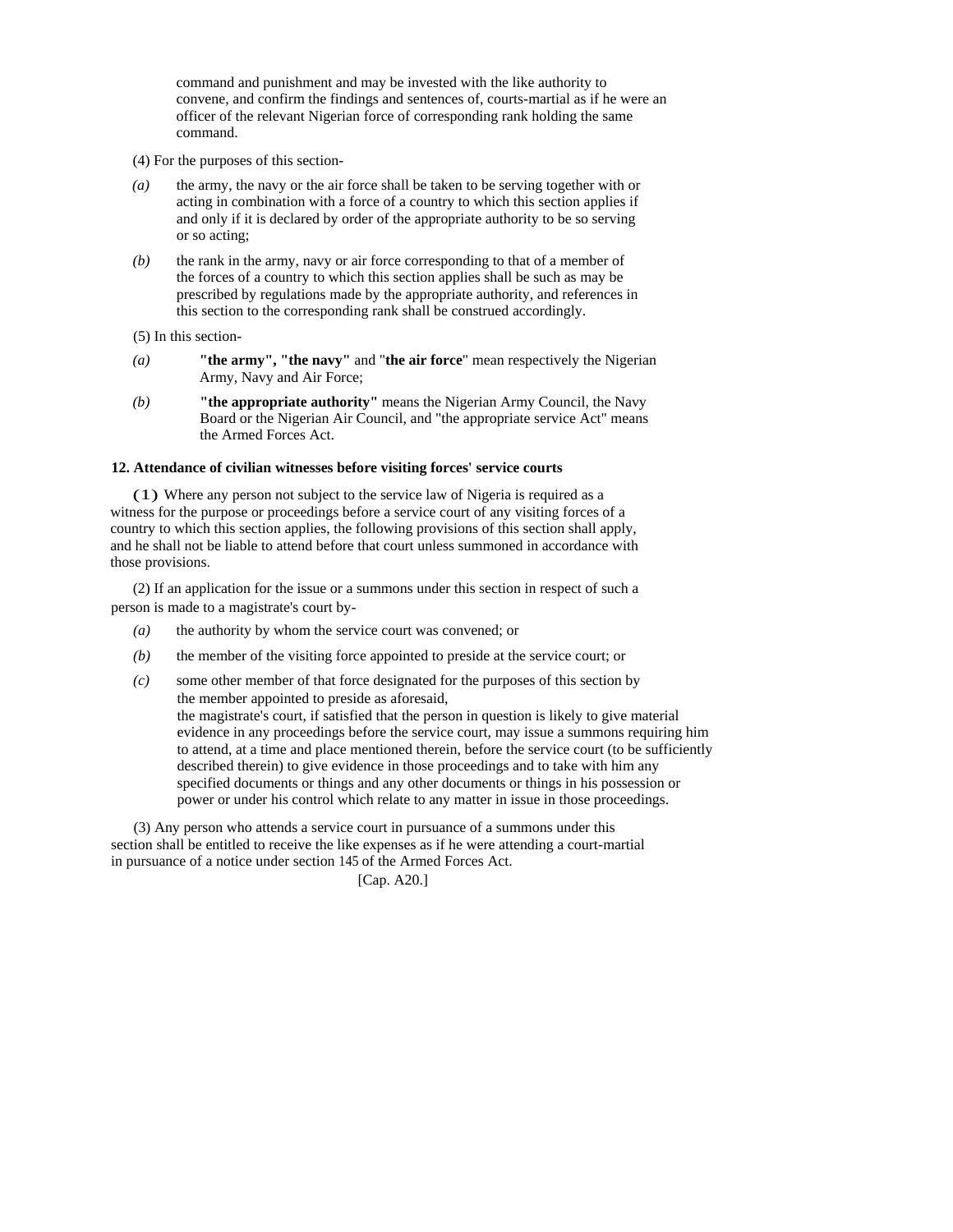(4) Section 146 (1) of the Armed Forces Act (which relates to offences by civilians in relation to courts-martial) shall within Nigeria apply in relation to a service court of any visiting force of a country to which this section applies as it applies in relation to a courtmartial, subject to the following modifications, that is to say-

- *(a)* the reference to a person subject to military law under that Act shall be construed as a reference to a person subject to the service law of Nigeria; and
- *(b)* the reference in paragraph *(c)* to a document in a person's custody or under his control which a court-martial has lawfully required him to produce shall be construed as a reference to such a document which a magistrate's court has lawfully required him to produce in pursuance of this section.

(5) For the purposes of this section, a certificate issued by or on behalf of the appropriate authority of a country stating, as regards a service court of any visiting force of that country, the authority by whom that court was convened or that a member of that force named in the certificate has been appointed to preside at that court, or has been designated for the purposes of this section by a person so appointed, shall in any proceedings on an application for the issue of a summons under this section be conclusive evidence of the facts stated therein.

(6) The provisions of this section are without prejudice to the powers conferred by section 10 of this Act.

#### **13. Proof of facts by certificate**

(I1) For the purposes of this Act, a certificate issued by or on behalf of the appropriate authority of a country stating that at a time specified in the certificate a person so specified either was or was not a member of a visiting force of that country shall, in any proceedings in any Nigerian court, be sufficient evidence of the fact so stated unless the contrary is proved.

(2) For the purposes of this Act, a certificate issued by or on behalf of the appropriate authority of a country, stating with respect to a person specified in the certificate-

- *(a)* that he has been tried, at a time and place specified in the certificate, by a service court of that country for a crime so specified; or
- *(b)* that on a date so specified he was sentenced by a service court of that country to such punishment as is specified in the certificate,

shall in any proceedings in any Nigerian court be conclusive evidence of the facts so stated.

(3) Where a person is charged with an offence against Nigerian law and at the material time he was a member of a visiting force to which this section applies, a certificate issued by or on behalf of the appropriate authority of the sending country stating that the alleged offence, if committed by him, arose out of and in the course of his duty as a member of that force shall, in any proceedings in any Nigerian court, be sufficient evidence of that fact unless the contrary is proved.

(4) For the purposes of this Act-

*(a)* a certificate issued by or on behalf of the appropriate authority of a country, stating that a body, contingent or detachment of the forces of that country is, or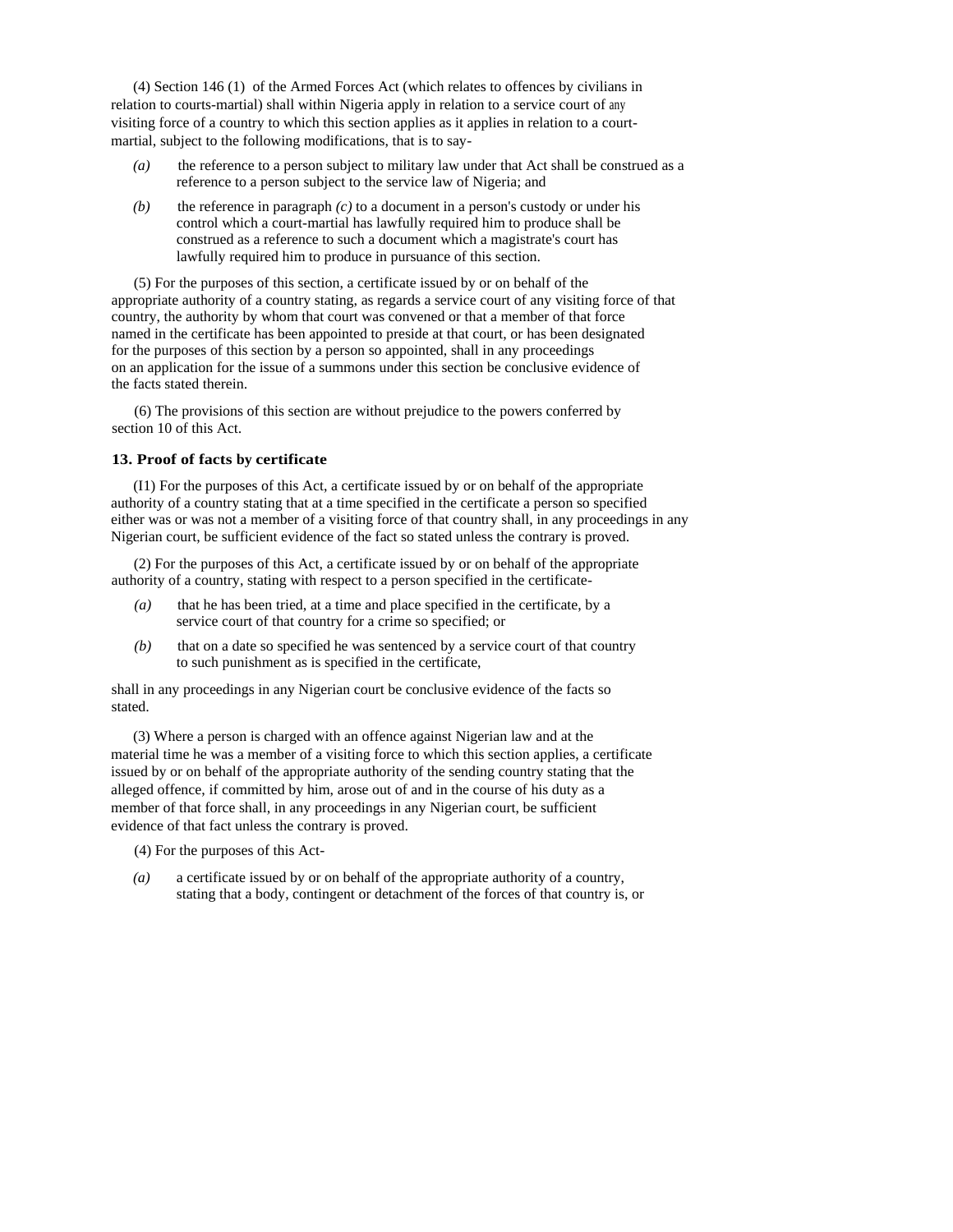was at a time specified in the certificate, present in Nigeria, shall in any proceedings in any Nigerian court be conclusive evidence of the facts stated therein; and

*(b)* where in any such proceedings it is admitted or proved (whether by a certificate under paragraph  $(a)$  of this paragraph or otherwise) that a body, contingent or detachment of the forces of a country is or was at any time present in Nigeria, it shall be assumed in those proceedings, unless the contrary is proved, that the body, contingent or detachment is or was at that time present in Nigeria on the invitation of the Government of the Federal Republic of Nigeria.

(5) Where in any certificate issued for the purposes of this Act reference is made to a person by name, and in any proceedings in a Nigeria court reference is made to a person by that name (whether as a party to the proceedings or otherwise) the references in the certificate and in the proceedings shall, unless the contrary is proved, be taken to be references to one and the same person.

(6) Any document purporting to be a certificate issued for the purpose of any provision of this Act, and to be signed by or on behalf of an authority specified in the certificate, shall be received in evidence and shall, unless the contrary is proved, be taken to be a certificate issued by or on behalf of the appropriate authority of a country, and the document purports to be signed by or on behalf of an authority of that country, that authority shall, unless the contrary is proved, be taken to be the appropriate authority of that country for the purposes of that provision.

#### **14. Interpretation**

(1) In this Act, unless the context otherwise requires, the following expressions have the meaning hereby assigned to them, that is to say-

**"court"** includes a service court;

**"dependant",** in relation to a person, means any of the following, that is to say-

- *(a)* the wife or husband of that person; and
- *(b)* any other person wholly or mainly maintained by him or in his custody, charge or care;

**"forces",** in relation to a country, means any of the military, naval or air forces of that country;

"**member",** in relation to a visiting force, means a person for the time being appointed to serve with or attached to that visiting force, being either-

- *(a)* a member of the forces of the sending country; or
- *(b)* a person subject to the service law of that country otherwise than a member of that country's forces;

"**the home forces**" means any part of the Nigerian Army, Navy or Air Forces for the time being serving in Nigeria;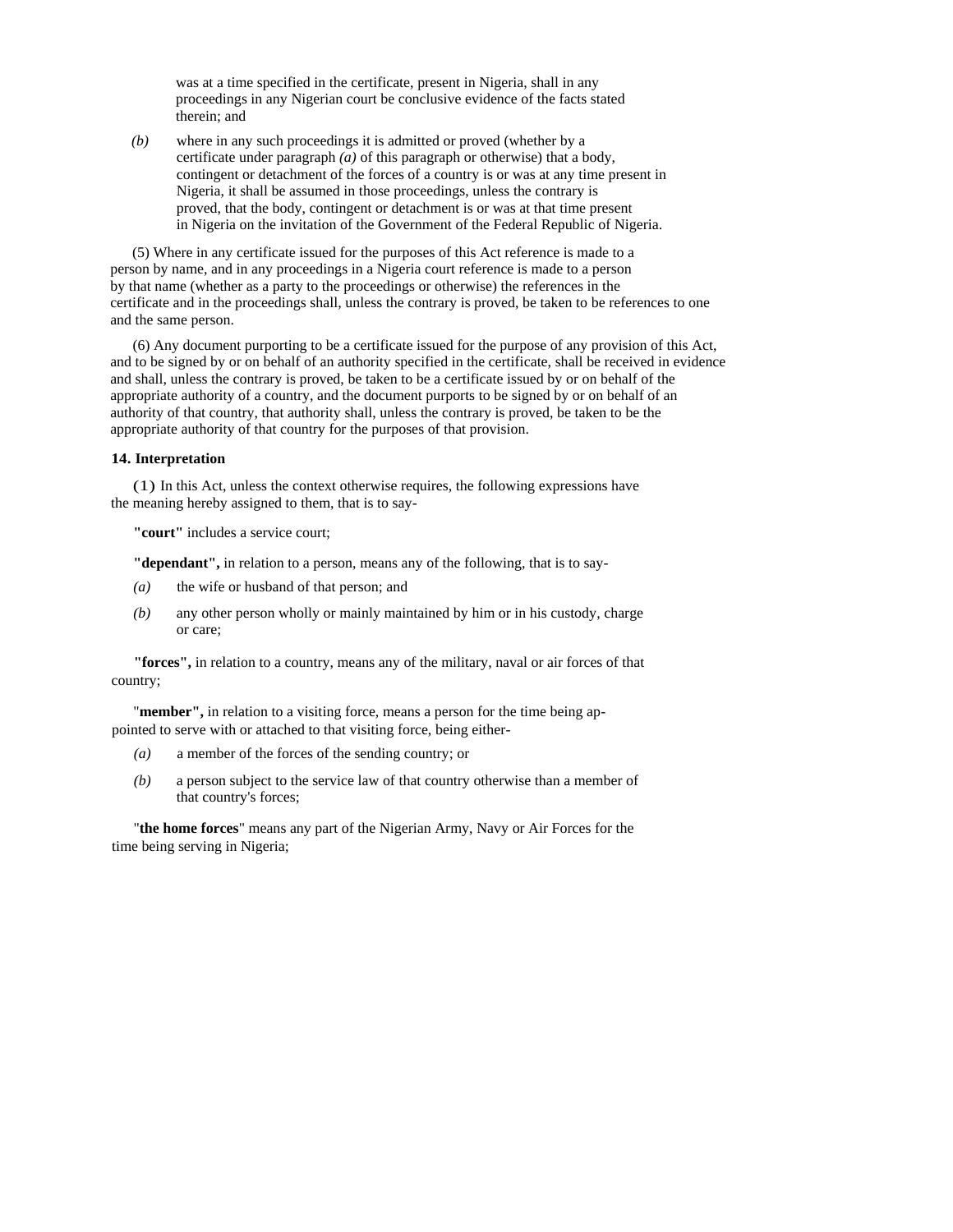**"the Minister"** means the Minister of the Government of the Federation responsible for defence;

**"the sending country",** in relation to a visiting forces, means the country to whose forces the visiting force belongs;

**"Nigerian court"** means a court exercising jurisdiction in Nigeria under Nigerian law otherwise than by virtue of section 2 of this Act;

**"Nigerian law"** means the law of Nigeria or of any part thereof;

**"service authorities"** means military, naval or air force authorities;

"**service court**", in relation to a country, means a court established under service law and includes any authority of that country who under the law thereof is empowered to review or confirm the proceedings of such a court or to try or investigate charges brought against persons subject to the service law of that country; and references to trial by, or to sentences passed by, service courts of a country shall be construed respectively as including references to trial by, and to punishment imposed by, such an authority in the exercise of such powers;

**"service law",** in relation to a country, means the law governing all or any of the forces of that country;

"**visiting force**" means, for the purposes of any provision of this Act, any body, contingent or detachment of the forces of a country to which that provision applies, being a body, contingent or detachment for the time being present in Nigeria on the invitation of the Government of the Federal Republic of Nigeria.

(2) References in any provision of this Act to the appropriate authority of a country are references to such authority as may be appointed by the government of that country for the purposes of that provision; but no such appointment shall take effect until notice thereof has been given to the Minister, who on receipt of notice of any such appointment shall publish notice thereof in the Federal *Gazette.* 

(3) For the purpose of this Act a member of a force of any country which (by whatever name called) is in the nature of a reserve or auxiliary force shall be taken to be a member of that country's forces so long as, but only so long as, he is called into actual service (by whatever expression described) or is called out for training.

# **15. Short title**

This Act may be cited as the Visiting Forces Act.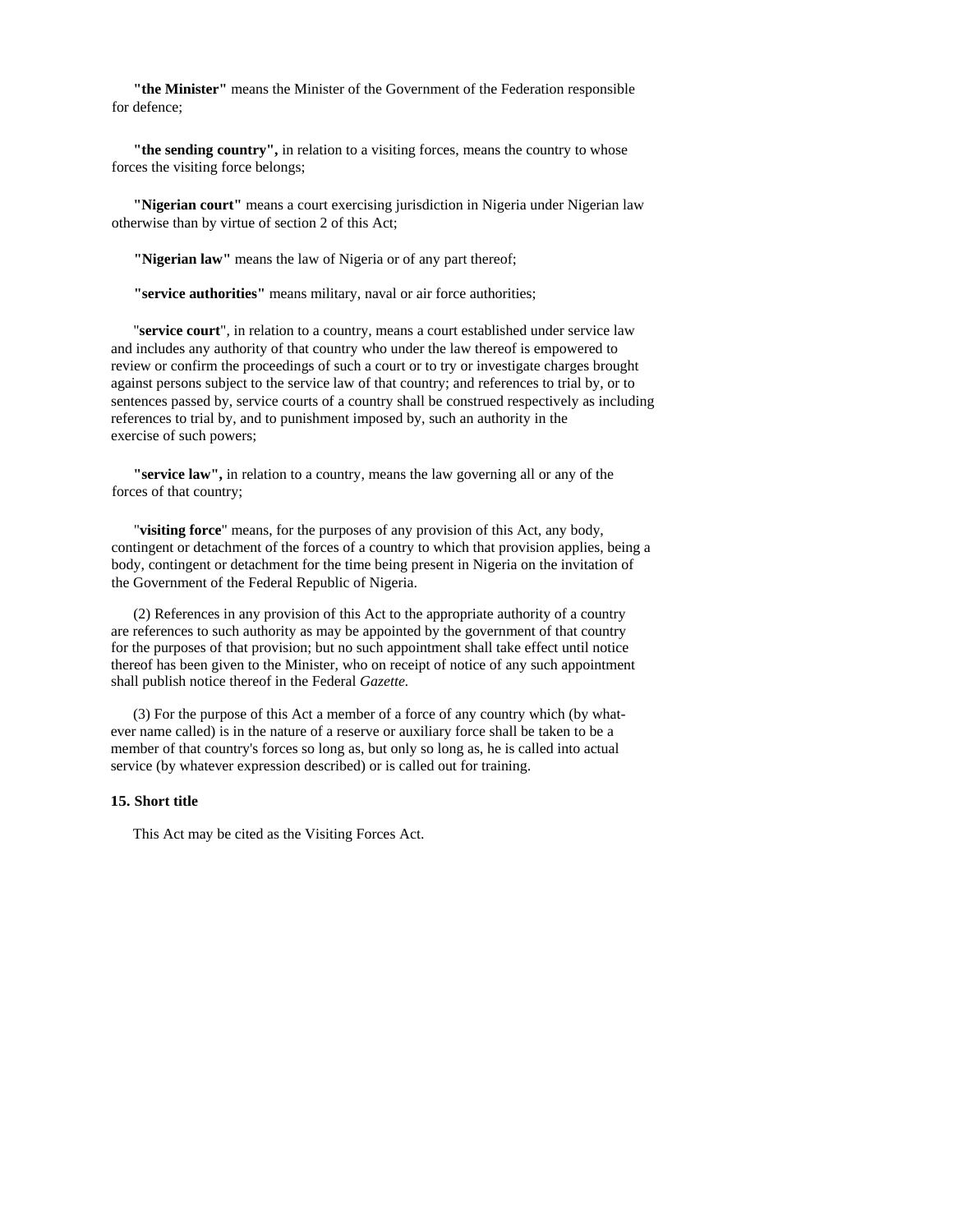### **SCHEDULE**

#### *Offences referred to in section 4*

## *Offences against the person*

**1**. In section 4 of this Act, **"offence against the person"** means any offence punishable under or by virtue of any of the provisions specified in column (2) below or any enactment mentioned in column (1) below.

| (1)                                               |                                                                                                                                                            |
|---------------------------------------------------|------------------------------------------------------------------------------------------------------------------------------------------------------------|
| The Criminal Code                                 | Sections 214 to 225, 226 to 228, 315, 320 to 324, 327 A to 329,<br>330 to 338, 340 to 342, 343 (I), 351 to 356, 358 to 362, 371,<br>402,403 and 405.       |
| The Criminal Code of<br>Eastern States of Nigeria | Sections 214 to 225, 226 to 228, 315, 320 to 324, 327A to 329,<br>330 to 338, 340 to 342, 343 (I), 351 to 356, 358 to 362, 371,<br>402,403 and 405.        |
| The Criminal Code of<br>Western States of Nigeria | Sections 152 to 165, 168, 170, 171, 253, 258 to 262, 266 to 268,<br>270 to 276, 281, 283 to 285, 286 (I), 292 to 297, 299 to 303,<br>312,342, 343 and 345. |
| The Penal Code of North-<br>ern States of Nigeria | Sections 220, 225, 226, 229, 230, 232 to 239, 244 to 253, 265 to<br>270, 283 to 285, 298 to 303 and 390.                                                   |

### *Offences against property*

2. In section 4 of this Act, **"offence against property"** means any offence punishable under or by virtue of any of the provisions specified in column (2) below of any enactment mentioned in column (1) below.

| The Criminal Code                                 | Sections 76, 77, 390, 392 to 396, 404, 402, 403, 406, 407, 409,<br>$411,413,414,417$ (a) to (d), 419, 427, 431, 433, 438, 443 to<br>456,459, 459A, 460 and 461. |  |
|---------------------------------------------------|-----------------------------------------------------------------------------------------------------------------------------------------------------------------|--|
| The Criminal Code of<br>Eastern States of Nigeria | Sections 76, 77, 390, 392 to 395, 400, 402, 403, 406, 407, 409,<br>411,413,414,417 (a) to (d), 419, 427, 431, 433, 438, 443 to<br>448, 450 to 452, 456 and 461. |  |
| The Criminal Code of<br>Western States of Nigeria | Sections 71, 72, 331, 333 to 336, 340, 342, 343, 346, 347, 349,<br>351, 353, 354, 357 (a) to (d), 359, 366, 370, 372, 377, 382 to 393<br>and 395.               |  |
| The Penal Code of North-<br>ern States of Nigeria | Sections 287 to 290, 292 to 295, 298 to 303, 309, 310, 312 to<br>315, 317, 322 to 325, 327, 329 to 341, 353 to 359, 371, 431, 469<br>to 472, 474 and 475.       |  |
| Supplementary provisions                          |                                                                                                                                                                 |  |

3. (1) In this Schedule-

"**the Criminal Code**" means the Criminal Code contained in the Schedule to the Criminal Code Act, as it applies in any part of Nigeria;

[Cap. C38.]

"**Criminal Code of Eastern States of Nigeria**" means the Criminal Code contained in the Schedule to the Criminal Code Law of the Eastern Region;